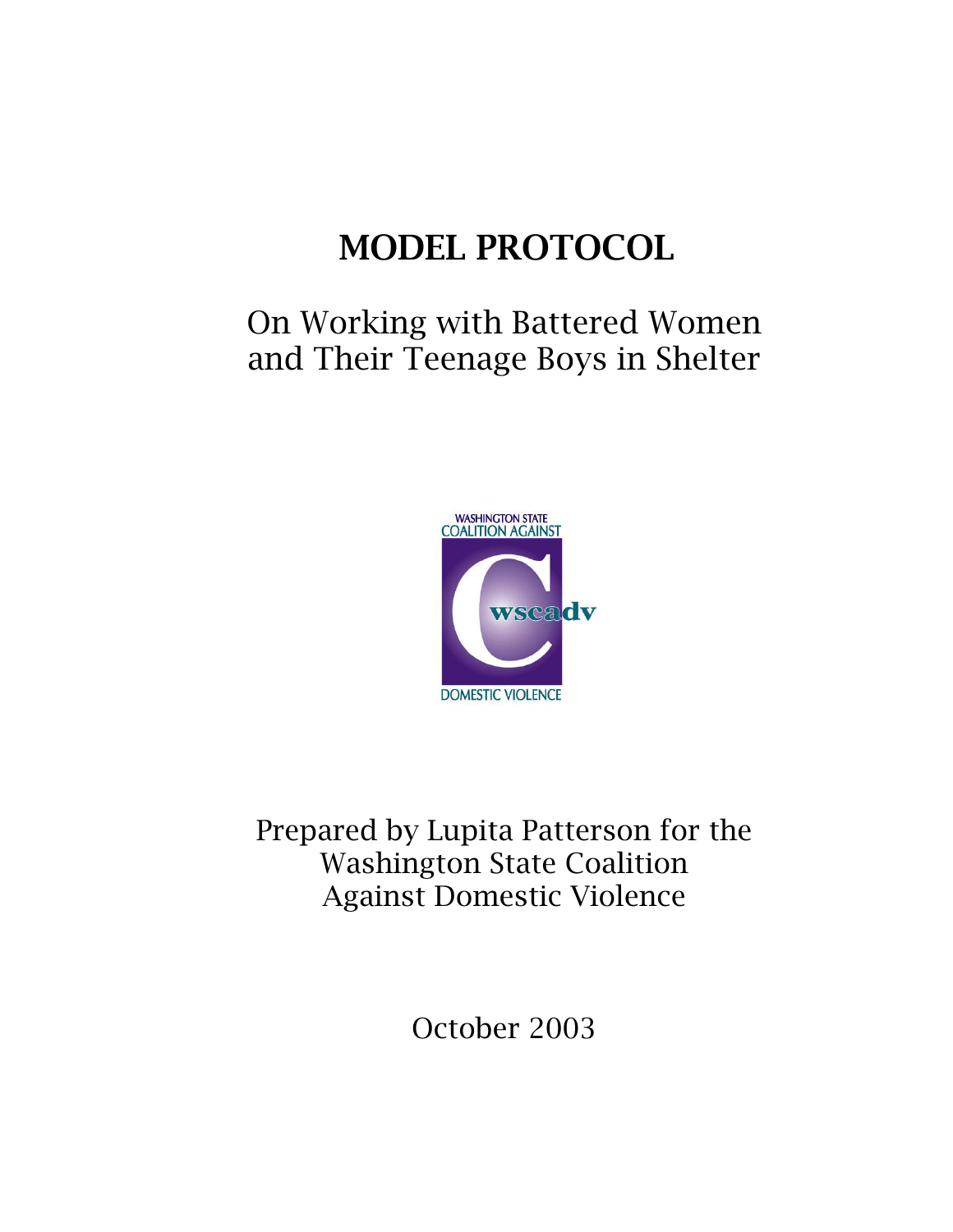### **ACKNOWLEDGEMENTS**

We would like to thank Virginians Against Domestic Violence immensely for giving permission to adapt their discussion paper for the protocol's introduction. And a special thanks to Ann Crittenden at VADV for her extra effort in providing a copy of the original document.

We greatly appreciate the contributions of Deadria Boyland and Adrienne Bandlow, New Beginings for Battered Women and Their Children; Margo Amalong, The Support Center; Cody Francis and Jackie Kiehn, Family Crisis Network; Mario Paredes, Consejo Counseling and Referral; and Seth Ellner. Their critical thinking helped shape the development of this protocol.

We also thank Lily Anderson and Greg Routt from the Step-Up Program for sharing their experience and agency materials.

Thanks also to the staff of the Washington State Coalition Against Domestic Violence for their support of this project and sharing their expertise, particularly Leigh Hofheimer and Kelly Starr. Additional recognition to Christine Olah for her tireless efforts in formatting and editing this protocol.

This project was supported by funding from the Washington State Department of Social and Health Services, Children's Administration, Division of Program and Policy. Points of view in this document are those of the author and do not necessarily represent the official position or policies of the Washington State Department of Social and Health Services.

> **The Washington State Coalition Against Domestic Violence is a statewide non-profit organization committed to ending domestic violence through advocacy and action for social change.**

> > Washington State Coalition Against Domestic Violence www.wscadv.org

Phone: 206-389-2515 Phone: 360-586-1022 Fax: 206-389-2520 Fax: 360-586-1024 TTY: 206-389-2900 TTY: 360-586-1029

1402 Third Avenue, Suite 406 101 N. Capitol Way, Suite 302<br>Seattle. WA 98101 0lympia, WA 98501 Olympia, WA 98501

*Model Protocol on Working with Battered Women and their Teenage Boys in Shelter* Washington State Coalition Against Domestic Violence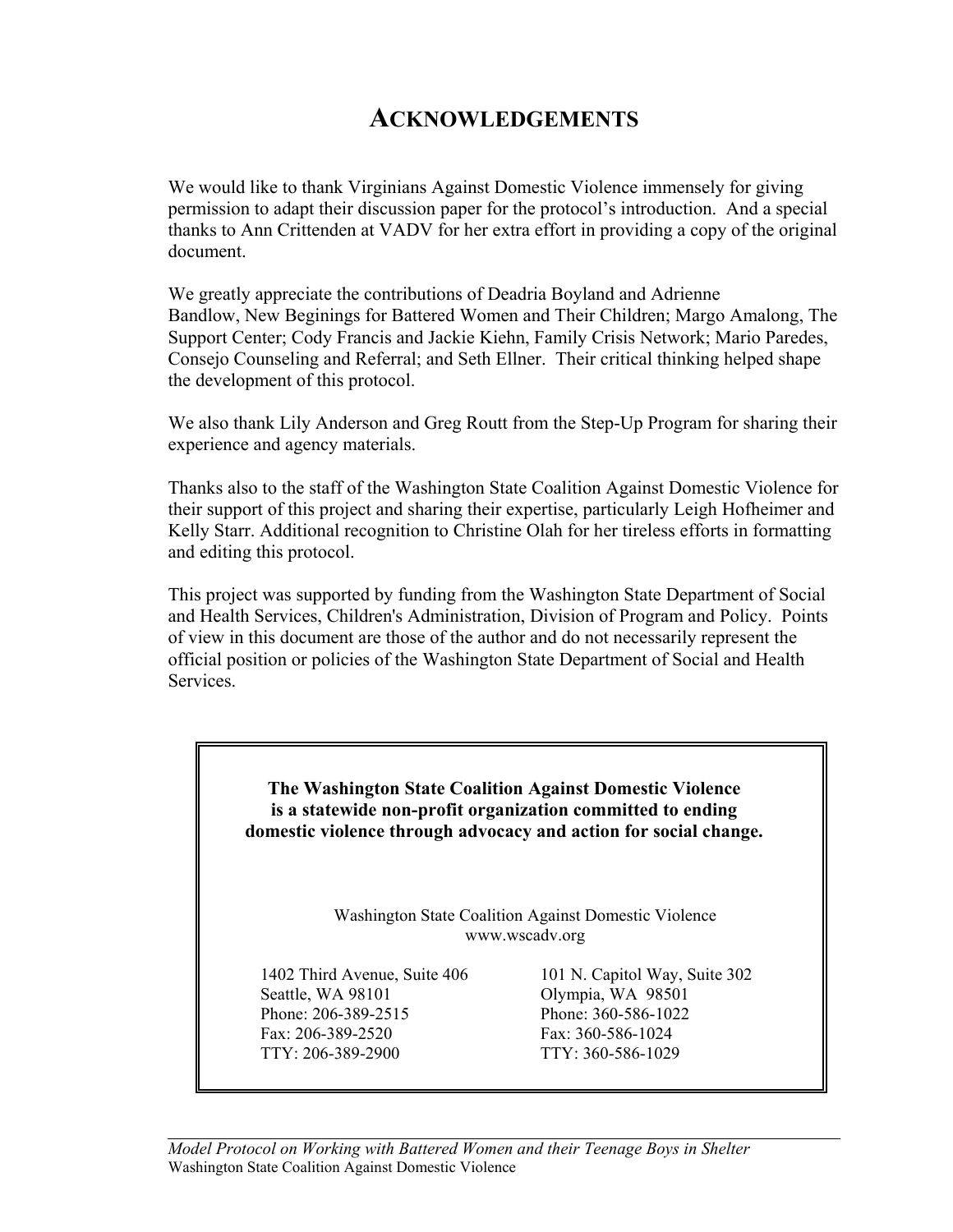## **TABLE OF CONTENTS**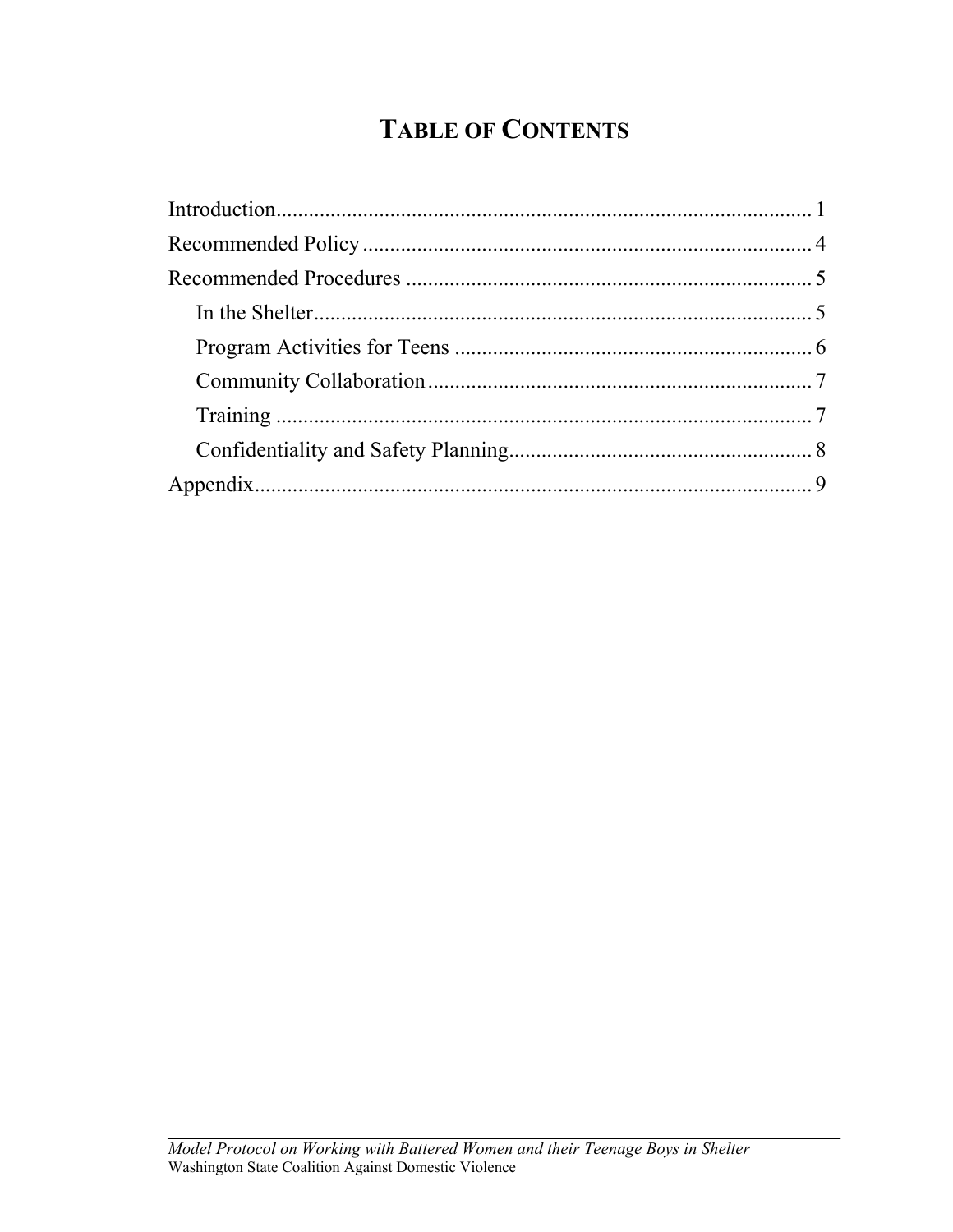## **MODEL PROTOCOL ON WORKING WITH BATTERED WOMEN AND THEIR TEENAGE BOYS IN SHELTER**

## **INTRODUCTION1**

Domestic violence shelters were established to provide a sanctuary for women and children who were subject to violence from their partners in their homes. A primary objective of shelters is to provide a safe and secure environment for the women and children who live and work in the shelters. Shelters develop policies and practices to accomplish this objective. One of the policies that has historically been put in place in many domestic violence shelters is an age limitation on male children in shelter. The primary reason for establishing this separate standard for sheltering teenage boys is a concern for the safety of women, children, staff and volunteers in the shelter. There are several compelling reasons for establishing age limits for male children in shelters.

Teenage male children can pose a threat for a number of reasons: they are frequently physically large and stronger than most of the people living or working in shelters; they may be sexually active and present the threat of sexual assault for women and children in the shelter; and they may have learned and adapted the batterer's behaviors and tactics of control. Privacy issues are another reason for establishing separate standards. Shelters are group living situations where it is seldom possible to provide private rooms for individuals or even families. While two women with young children can comfortably share a bedroom, it may not be appropriate for a 16- or 17-year-old boy to share that bedroom as well.

A third and more complex reason for imposing age limits for male children is the dynamic that can be created when a teenage male is introduced into the shelter environment. While shelters are not designed around providing therapy, they *are* designed to create what could be referred to a therapeutic environment. Shelters offer many women their first opportunity to explore their own thoughts, feelings and needs. This exploration can be difficult and frightening. The environment of mutual support that is offered by shelters is one in which women frequently struggle at first because the batterer is no longer present. Women in shelter can safely express both their pain and their hopes and have the opportunity to take a hard look at themselves. Over and over again they are surprised by what they see – capable, strong people. This environment can be a catalyst for tremendous change.

Male teenagers living in shelter fundamentally change this environment. Rather than providing a catalyst for change, the environment can become a reproduction of home life. This may be a result of male teenagers trying out behaviors they have witnessed. It may also be a result of women in shelter having difficulty testing new behaviors when there

 $\overline{a}$ <sup>1</sup> This introduction is excerpted and adapted with permission from the Virginians Against Domestic Violence discussion paper on policy and service issues surrounding male children over the age of 12, written by Kristi VanAudenhove, VADV Co-Director, February 1995.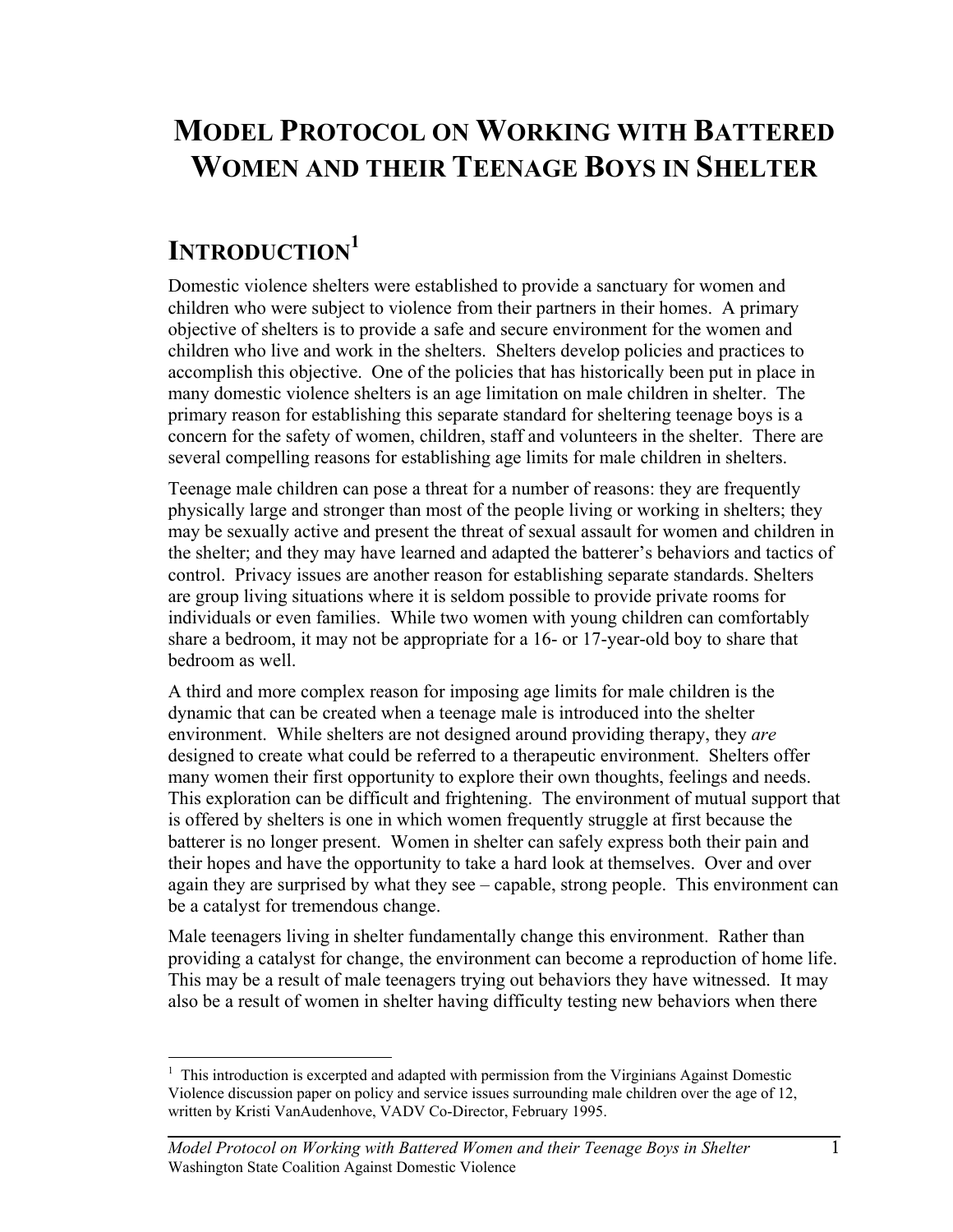are "men" present. An environment that does not include adult or adolescent males offers an opportunity for women to interact differently.

However, there are equally compelling reasons for *not* establishing age limits for male children in shelters. Domestic violence programs share a strong commitment to making services available to *all* battered women and their children. Policies that discriminate on the basis of age and sex are antithetical to the philosophies of most programs. Domestic violence programs face a continuous challenge: to examine their policies and practices to insure that they are consistent with their very complex missions.

Balancing ethics and safety, most programs offer an option of sheltering male victims and women with teenage male children in motels. But this may not be a secure option for many battered women. Motel rooms are often isolated, with no one available to intervene or call law enforcement should the batterer arrive. Motel operators and guests have no reason to protect the confidentiality of families staying there, and may actually assist the batterer in locating his victims. Women are then faced with the choices of leaving a child behind, and possibly in danger, remaining with their batterer until they can find other sanctuary, or a temporary stay in an isolated motel room where they may receive little support and may still be in danger.

Safety issues can be addressed in several ways. Shelter workers can and should be trained to screen for potentially abusive individuals of any age or gender prior to admitting families to shelter or at the time of intake. When developing a safety plan that includes an adolescent male, critical information such as a history of violent behaviors, a history of having been sexually abused, or a history of ignoring consequences will assist the advocate in supporting the battered woman and her children. Shelter workers need to have working conditions that allow them the time and the secure space to conduct lengthy face-to-face interviews with adolescents, as well as others coming into shelter.

Training, screening and guidelines can work together to minimize the risk of allowing abusive individuals into the shelter. They provide clear expectations for individual behaviors and support the battered woman and her children. Consequences for abusive behaviors by teenagers may include taking legal action or asking a teenager to leave while the rest of the family remains in shelter.

Privacy and therapeutic environment issues can be addressed in the daily operation of the shelter once safety has been addressed. Times and places for the adult women in the shelter to gather and talk in both structured and unstructured ways can be created and protected. Room and bed arrangements can be made to offer privacy to both the teenager and the other women in the shelter. Staff can work together to monitor behaviors and activities so that issues can be addressed as they arise, and any changes that do not pose a safety risk can be used as educational tools in support groups. For example, if staff members notice that women stop talking about their batterers in front of the teenage male, but not in front of other children, a discussion about why this happens can lead to a productive exploration of some of the social supports for battering.

If shelters choose to impose age limits and families may be screened as too risky to bring into shelter, domestic violence programs must have "back-up" options. Motels are one option, but budget constraints may make it difficult for some agencies to use this option. Also, in rural areas, motels are just not available. Services can be developed to meet this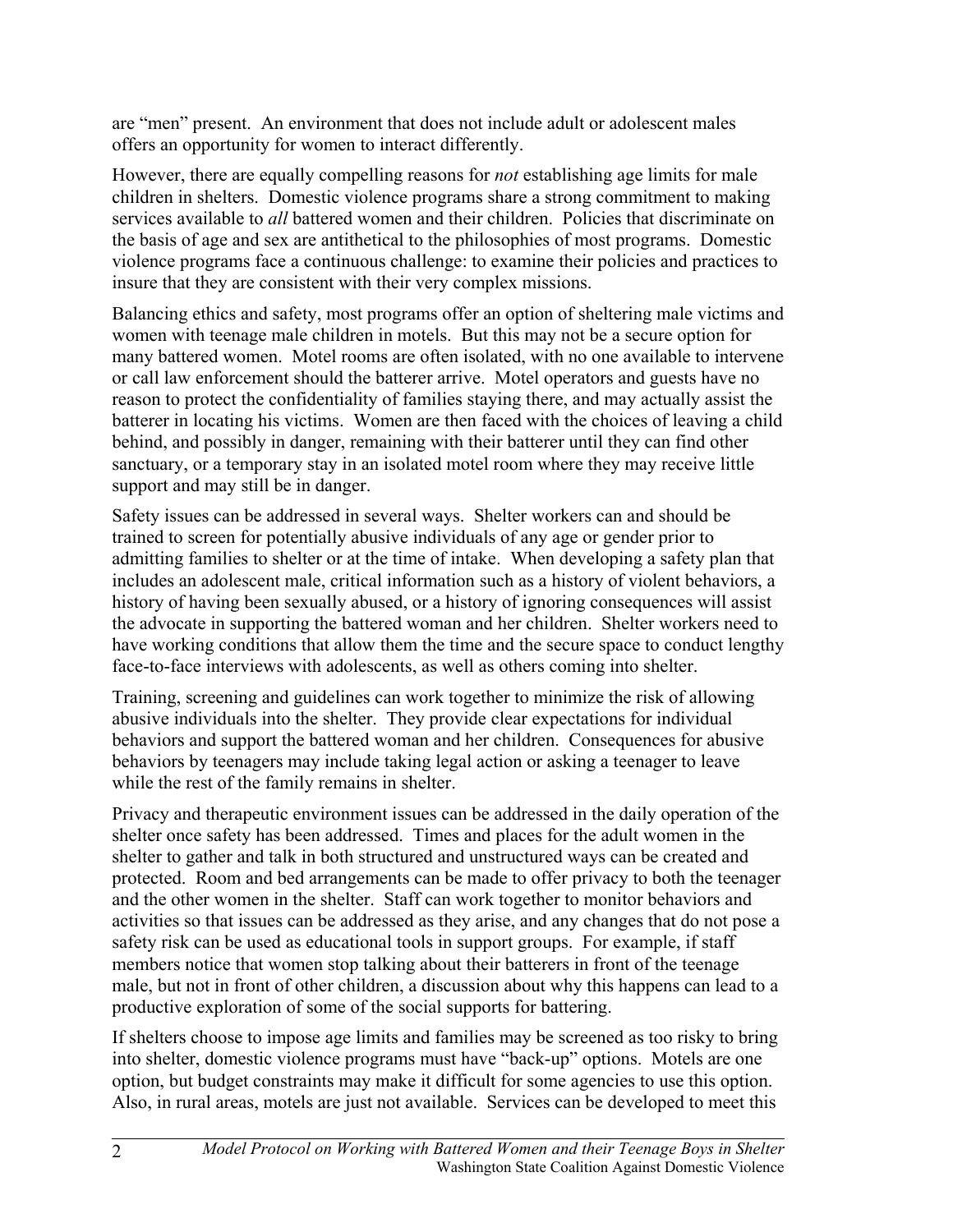need without significantly adding to program cost. Another option is to develop a contract with a nearby shelter that is able to provide services to the family. A written agreement developed in advance can provide a clear protocol for staff when it is needed. This agreement may also specify how costs to the shelter will be reimbursed. A religious community or civic group can then be asked to assist with this particular expense.

In conclusion, male children over the age of twelve clearly present a unique set of service needs, but they do not necessarily present a unique threat to the safety and security of shelter residents and staff. While the research on domestic violence tells us that battering behaviors can be "passed down" from father to son, the more significant finding is that often it is not. Male teenagers can choose nonviolence. They can be capable of healthy, respectful relationships. Domestic violence programs can provide a source of support and encouragement for those choices, and at the same time model clear consequences that serve to protect all of us.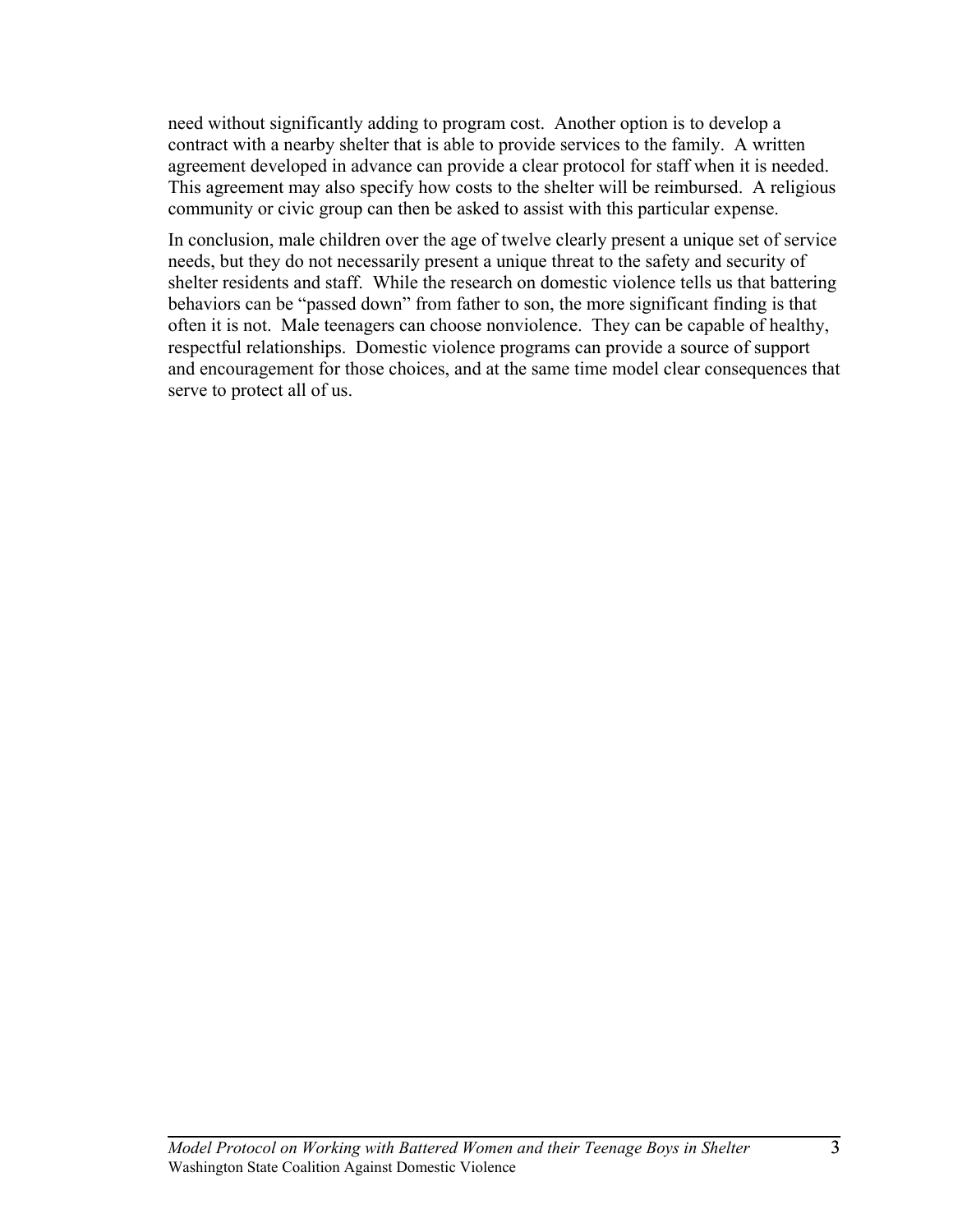### **RECOMMENDED POLICY**

**[Name of agency]** shall work to ensure access and services for all battered women and their minor children, including teenage boys. Comprehensive plans to meet the needs of battered women and their teenage sons should consider the following:

- 1. Developing policies and procedures for identifying and assessing the needs of program participants and their teenage sons.2
- 2. Providing teenage boys with a range of age-appropriate service options and activities.
- 3. Providing program participants and their teenage sons with age-appropriate domestic violence written materials.
- 4. Developing a budget plan to implement comprehensive support services and activities relevant to program participants with teenage sons.
- 5. Periodic training of staff for working with teenage boys and related issues.
- 6. Monitoring of the policy and program implementation.

<u>.</u>

 $2^2$  These policies and procedures may apply to teenage girls as well.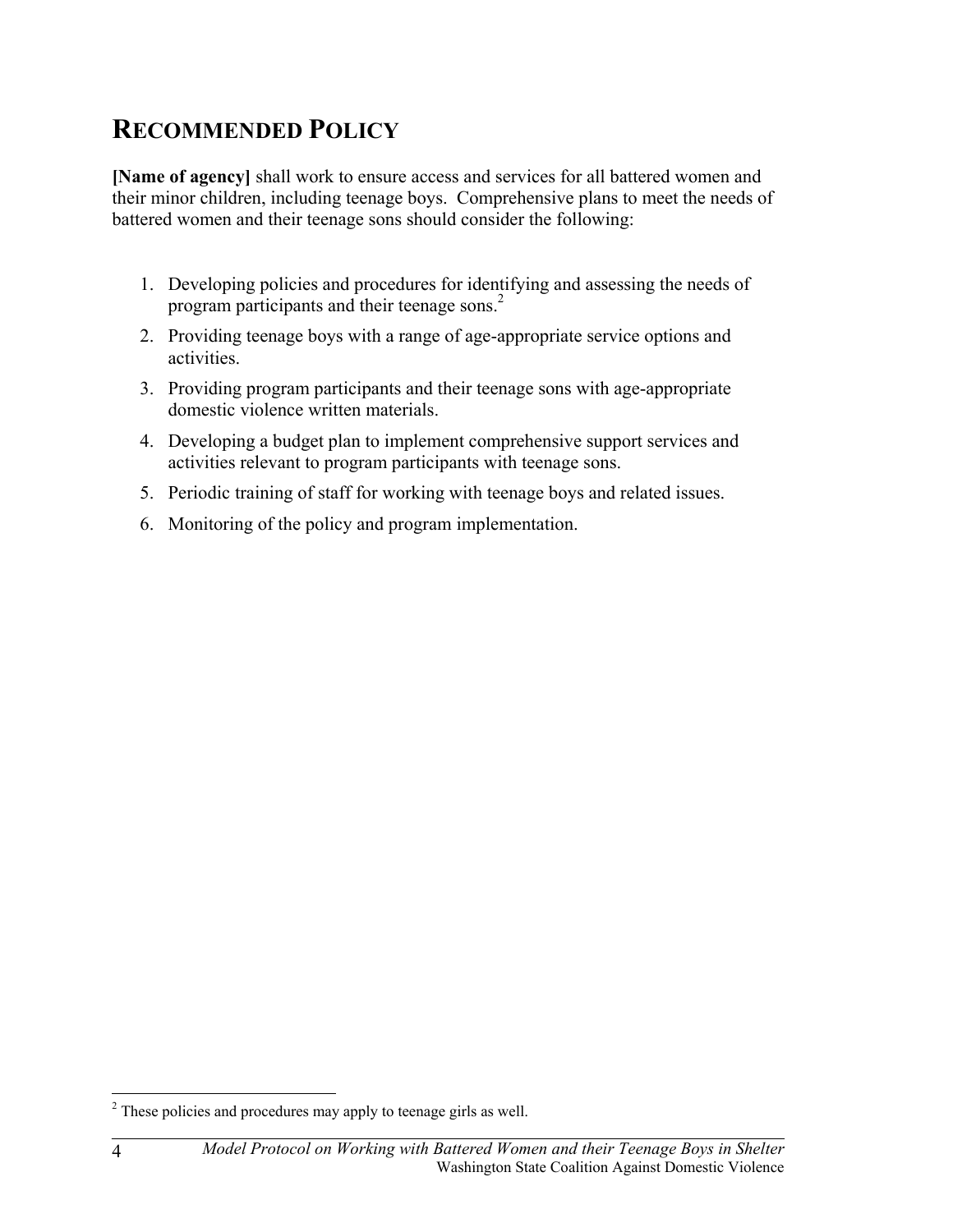### **RECOMMENDED PROCEDURES**

An advocate's first contact with a battered woman, whether on a crisis line, during an inperson interview, or during intake for the shelter, is a critical opportunity to provide information and support to both the battered woman and her teenage son.

During the initial contact with the battered woman and her teenage son, advocates should:

- 1. Communicate the agency policy and procedures for sheltering battered women with teenage sons.
- 2. Inform the program participant that advocates are legally mandated to report child abuse. Describe what types of behavior are legally defined as child abuse, and the process for reporting to Child Protective Services (CPS).
- 3. Ask the program participant to describe any abusive behavior that the teenage boy has engaged in, and assess if [name of agency] can provide services while maintaining the safety of all program participants and staff.

#### **In the Shelter**

This can be a very confusing and intimidating time for battered women and their teenage sons. The teenage boy may feel an incredible amount of stress and mistrust. He and his mother were very likely controlled by the abuser, and the shelter rules may feel like another form of control. In addition, the teenage boy may have been forced to leave behind things that were very important to him such as his school, personal belongings, friends, relatives and pets. At the same time, he might see the shelter as a safer environment than the one he was in before, resulting in a variety of emotions such as grief, anger, anxiety or relief. It is important that the advocate explain to him the purpose of the shelter rules, safety and confidentiality issues, as well as the support that he and his family will receive.

Advocates should:

- 1. Inform the program participant about services provided to victims of domestic violence and their teenage sons.
- 2. Provide the program participant with information that explains the behaviors advocates and/or the agency are mandated to report to CPS.
- 3. Complete the intake with the program participant without the presence of her teenage son. The advocate should discuss with the program participant the ways the abuser's behavior has impacted her parenting. If needed, the advocate should make a plan with her to support her parenting issues.
- 4. Have the program participant sign a confidentiality agreement and explain to her and her teenage son the purpose of maintaining confidentiality. Additionally, the advocate should make a verbal confidentiality agreement with the teenage boy.
- 5. Discuss the shelter's non-violence policy with the program participant and her teenage son. Explain the importance and purpose of this policy.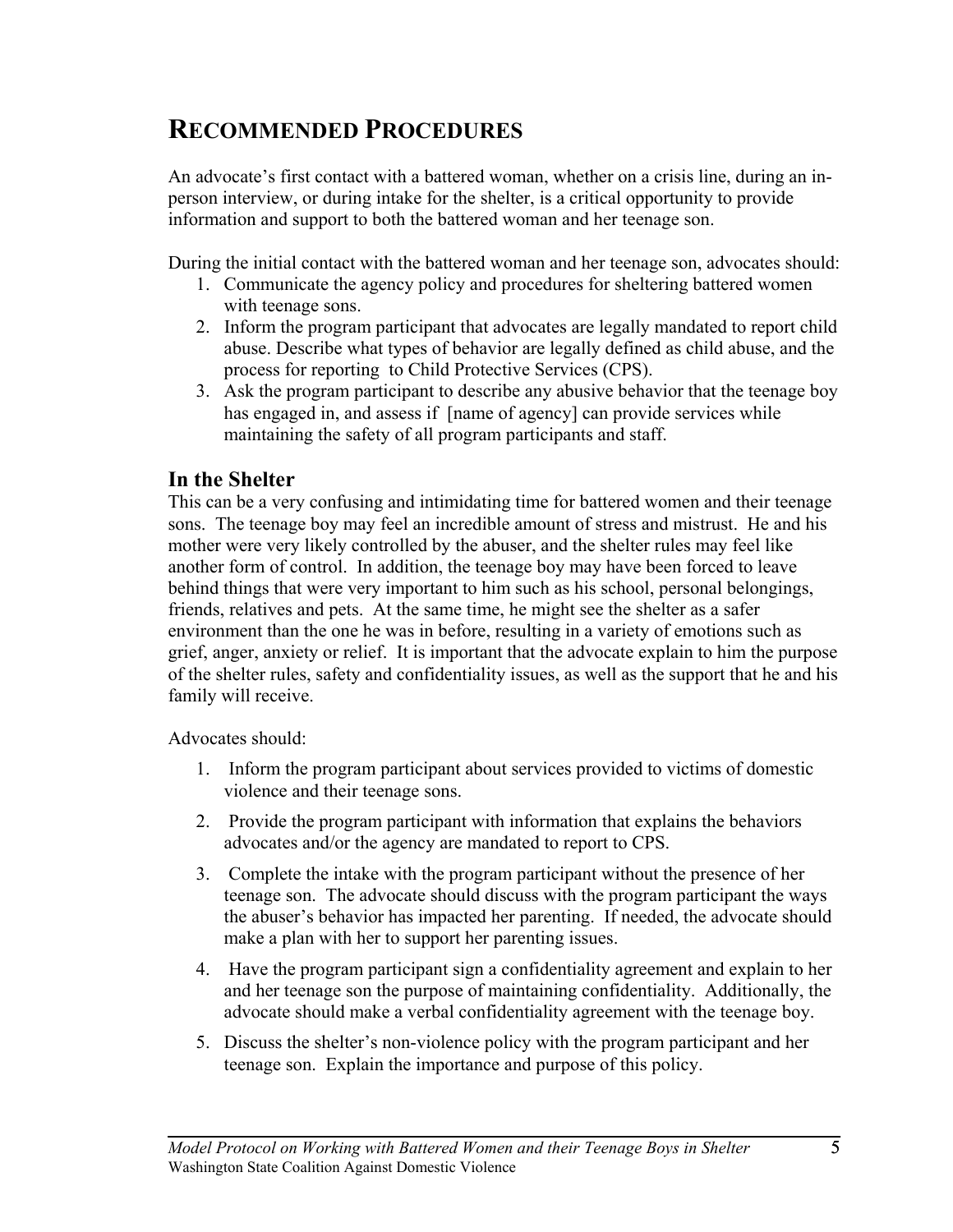- 6. Work jointly with the program participant and her teenage son to create a safety plan. At a minimum, the safety plan should include the activities the teen boy participates in outside of school or independent from his mother.
- 7. When appropriate, work separately with the program participant on an additional safety plan that responds to potentially abusive or difficult behavior by the teenage boy.
- 8. Inform the program participant that she is responsible for the discipline and supervision of her teenage son.
- 9. Inform the program participant and her teenage son that he is expected to participate in maintaining a clean environment.
- 10. Discuss with the program participant and her teenage son the importance of privacy, both for themselves and for other residents.
- 11. Meet separately with the program participant and the teenage boy to assess what support and services they each need.
- 12. Inform the teenage boy of support groups, activities and other services available to him, describe their purpose, and encourage his participation.
- 13. Discuss dynamics of domestic violence with the teenage boy and offer ageappropriate written materials.
- 14. Discuss the strategies the program participant's teenage son used or can use to cope with domestic violence.
- 15. Explore the program participant's relationship with her teenage son and ask what support she might need.
- 16. Provide the program participant and her teenage son with appropriate referrals to community resources for additional support. Make available age-appropriate books and other educational materials addressing youth.
- 17. Review the content of the agency's adult support group to include accurate and appropriate information about the impact of domestic violence on parenting and on the development of teenagers.

### **Program Activities for Teens**

Issues of trust, age and cultural differences, among others, play a significant role in the challenges advocates face in relating with a teenage boy. Allowing enough time to communicate and to learn about the teenage boy's interests can make an enormous difference in the quality of the relationship. If staffing resources allow, separate the dual concerns of building trust and reinforcing house rules with teen residents. For example, encourage one advocate or volunteer to work on building trust with the teen resident while asking a different staff member to monitor the teenage boy's cooperation with the house rules of communal living. By providing a variety of age-appropriate activities, the agency will support teenage boys around the domestic violence they have witnessed or directly experienced.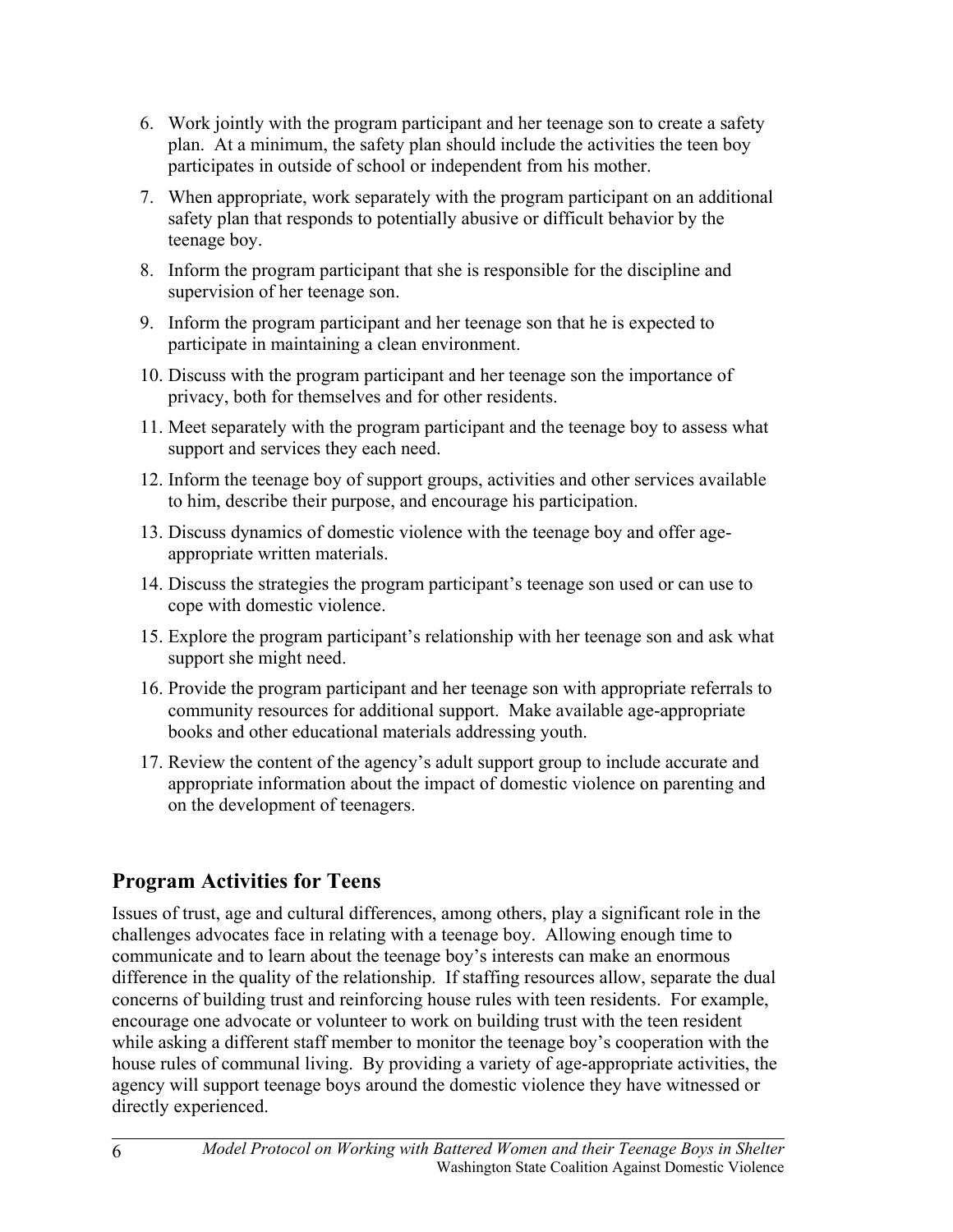These activities should include:

- Recreational activities such as field trips, watching educational movies, art projects, drama or theater classes, book clubs or creating writing
- Peer support activities such as mixed-gender peer support groups for teens offering discussion about domestic violence tactics, coping strategies, anger, and grief
- Individual support such as additional face-to-face meetings with staff or volunteers who have additional training and experience working with youth

#### **Community Collaboration**

In order to provide the appropriate referrals both to the program participant and to the teenage boy, it is essential that the agency needs to build or have established relationships with the different agencies in the community that offer appropriate services for youth.

Opportunities for community collaboration may be problematic, especially in rural areas, because of limited resources.

#### **Training**

Training that focuses on domestic violence-related issues that impact teenagers is essential for staff and volunteers. Training gives staff and volunteers the opportunity to enhance their skills and understanding of teen issues. Training should include:

- Impact of domestic violence on children/youth/teens
- Emotional, cognitive and physical development of adolescents
- Child abuse related to domestic violence
- Coping strategies teenagers use when facing or responding to domestic violence
- Supporting the adult victim parent of a teenager around domestic violence issues
- Learning about the use of screening tools for potentially abusive individuals of any age or gender
- Dealing with conflicts involving teenagers in the shelter or other agency programs
- Ways to support the adult victim parent when the teenage boy is using abusive behavior
- How to respond to teenage boys if they are using abusive behavior
- Safety planning with teenage boys in and outside the shelter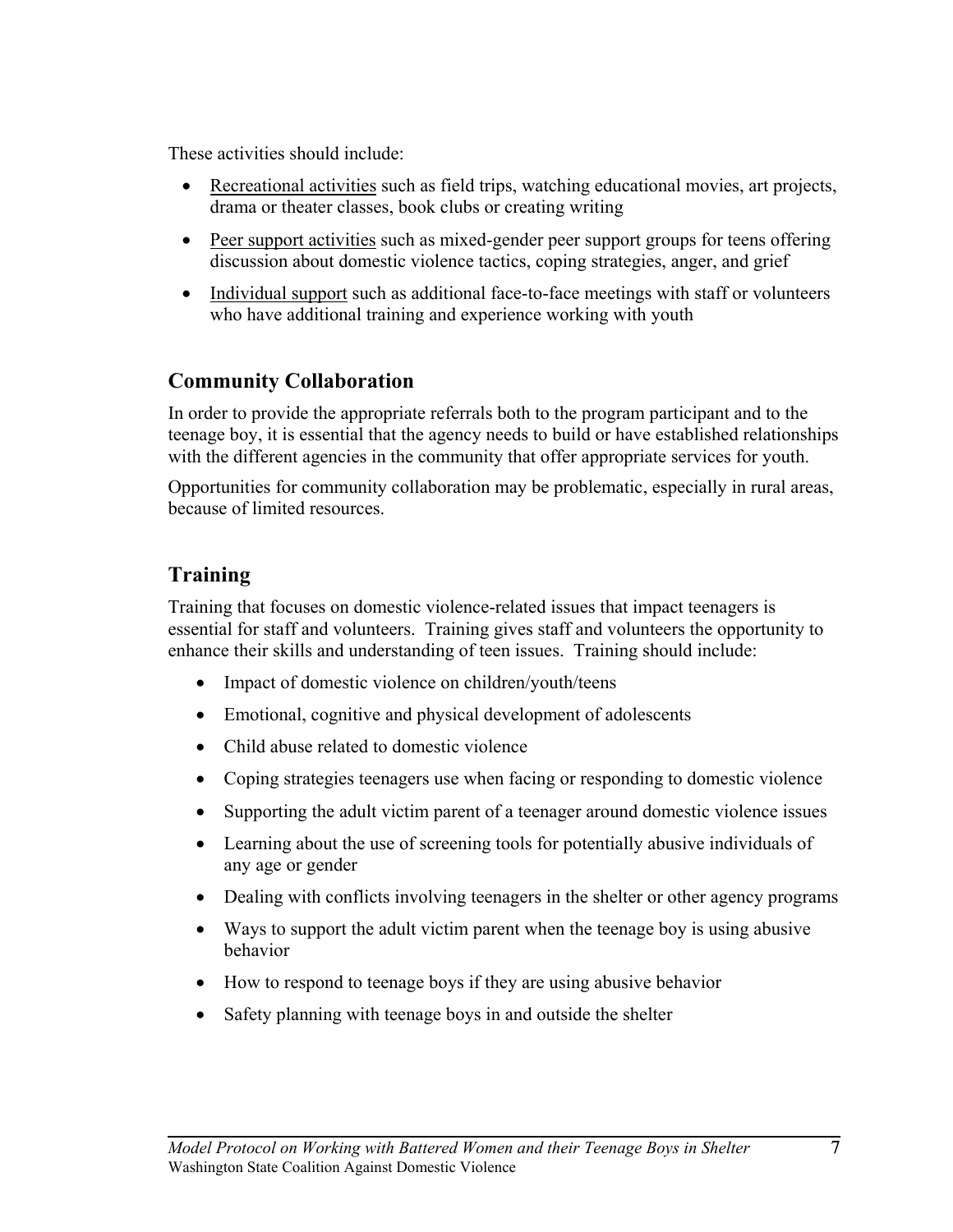### **Confidentiality and Safety Planning**

Confidentiality and safety planning can be especially confusing for the teenage boy. He might want to continue to have close contact with friends and family. Additionally, he may need to continue activities separate from his mother, like visiting friends and family, attending social engagements and after-school activities. These situations could present different levels of danger, not only for the teenager but for the family and other residents at the shelter. It is important to support the teenage boy in planning how to address situations that he may face in activities outside of the shelter without endangering himself or others. Exploring with him all the possibilities to continue his life in a safer way will help the teenage boy better understand the need for both confidentiality and safety planning.